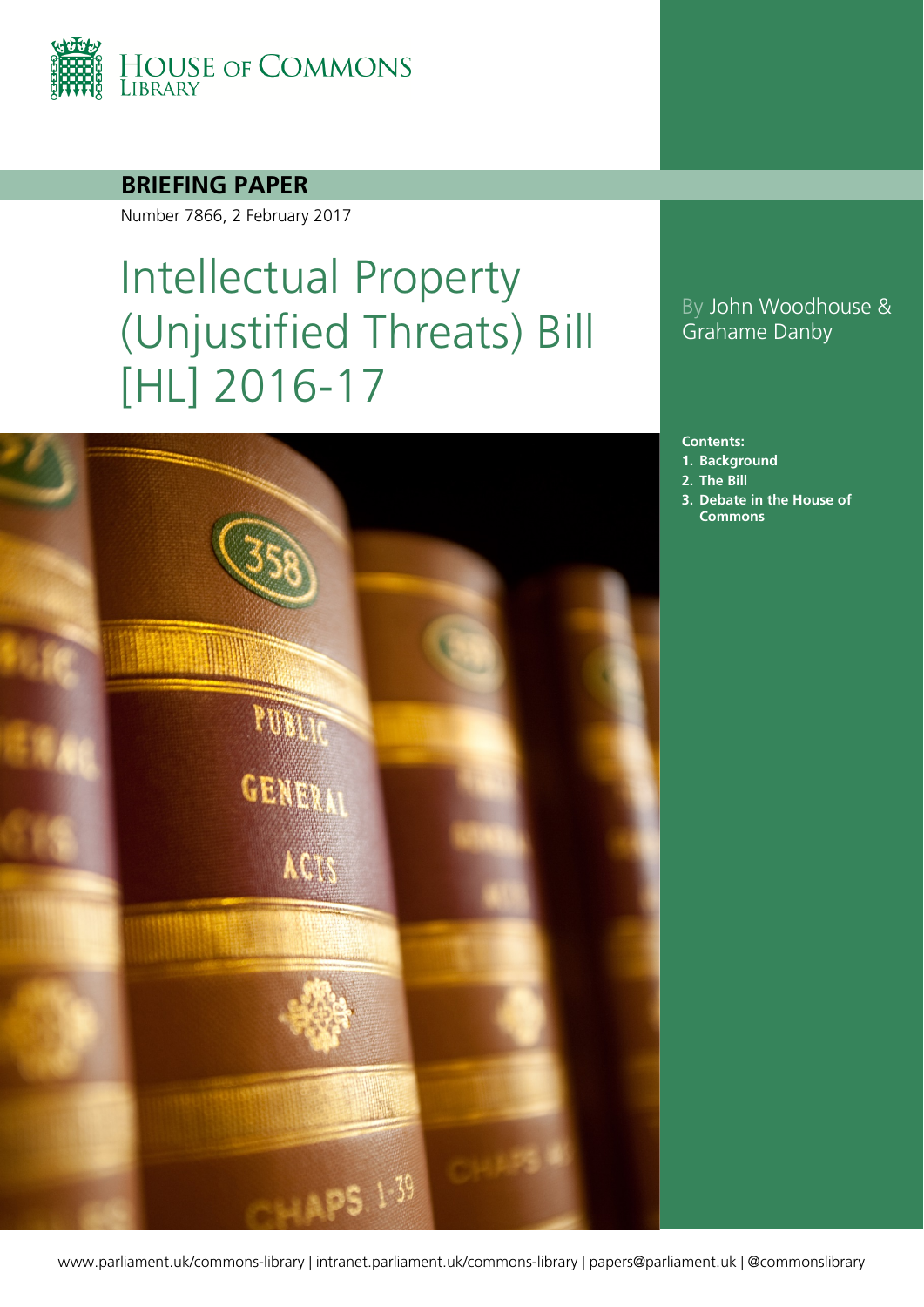# **Contents**

| Summary          |                                                                                                           | 3                  |  |
|------------------|-----------------------------------------------------------------------------------------------------------|--------------------|--|
| 1.<br>1.1        | <b>Background</b><br>Intellectual property protection<br>1.2 Law Commission review of unjustified threats | 4<br>4<br>5        |  |
| 2.<br>2.2<br>2.3 | The Bill<br>2.1 The Bill's structure and main provisions<br>Patents<br>The other types of IP Protection   | 7<br>8<br>10<br>11 |  |
| 3.<br>3.1        | Debate in the House of Commons<br>Second Reading Committee<br>3.2 Public Bill Committee                   | 12<br>12<br>12     |  |

Cover page image copyright CRI-8021 by [UK Parliament/Mark Crick image.](https://www.flickr.com/photos/uk_parliament/) Licensed under [CC BY 2.0](https://creativecommons.org/licenses/by-nc/2.0/) / image cropped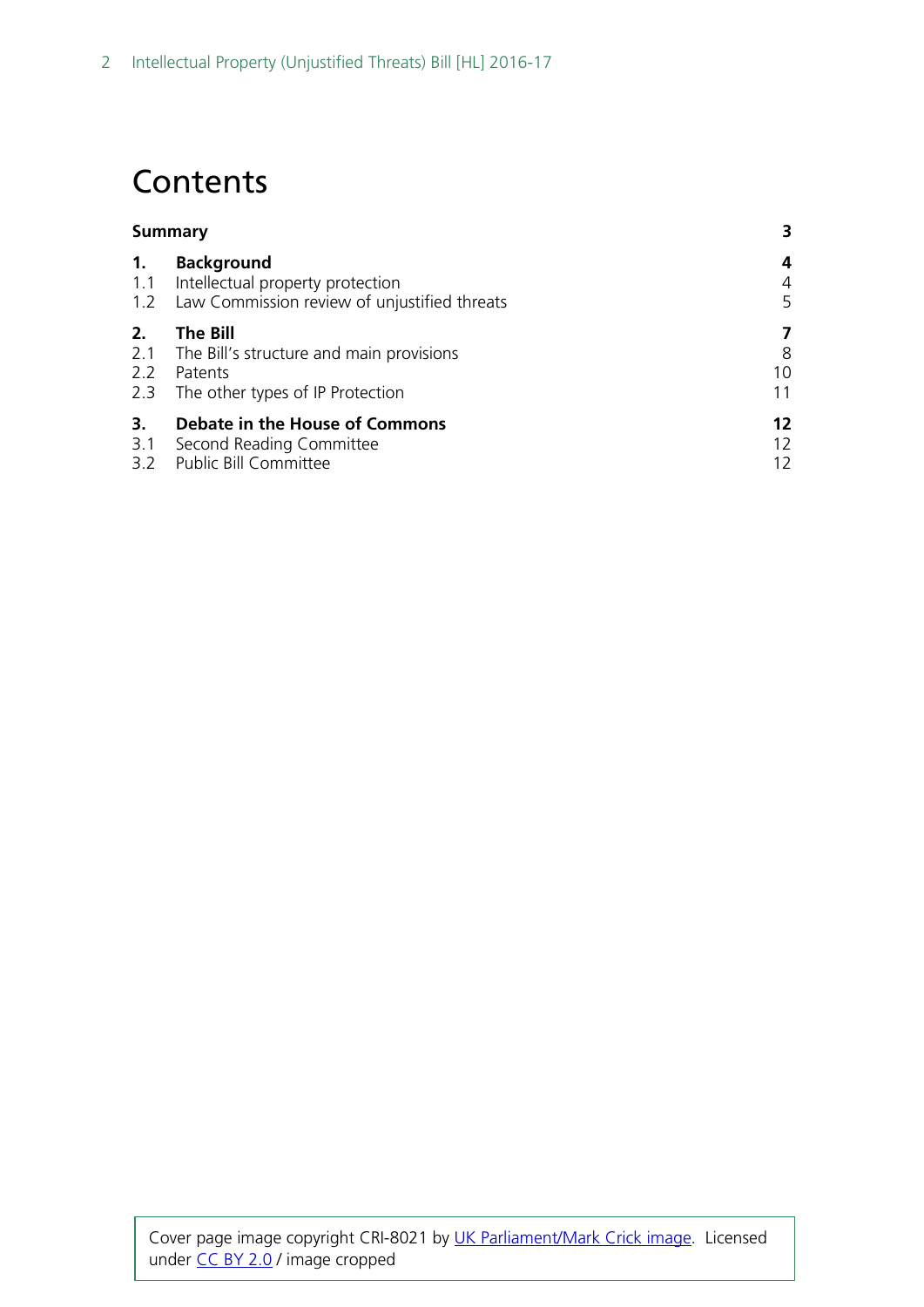# <span id="page-2-0"></span>Summary

There are several types of intellectual property (IP) protection including patents, trade marks and design rights. IP rights can sometimes be used by a trader or business to threaten a rival without justification. Statutory protection has developed so that an aggrieved person can take action against someone making threats. They might obtain:

- an injunction to prevent more threats being made; or
- a declaration that the threats are unjustified.

They might also claim damages for loss caused by the threat.

The Law Commission has referred to a case where eBay removed bikes from its website after another seller claimed to have registered the design of the bikes. The designs were not in fact registered. The claimant in the case obtained an order to stop any further threats being made, and was able to resume trading.

A Law Commission [review](http://www.lawcom.gov.uk/project/patents-trade-marks-and-designs-unjustified-threats/) of unjustified threats to IP rights found, among other things, that the threat of infringement proceedings can cause commercial damage to businesses. IP litigation is also perceived as being expensive and disruptive. A [draft Bill](http://www.lawcom.gov.uk/wp-content/uploads/2015/04/lc360_patents_unjustified_threats.pdf) was published by the Law Commission in October 2015.

#### **The** *Intellectual Property (Unjustified Threats) Bill [HL] 2016-17*

The Intellectual Property (Unjustified Threats) Bill [HL] 2016-17 was introduced in the House of Lords on 19 May 2016.

As the Bill is a Law Commission Bill, it is subject to particular parliamentary procedures. These are described in a Library Briefing Paper, *The Law Commission and Law Commission* [Bill Procedures.](http://researchbriefings.files.parliament.uk/documents/SN07156/SN07156.pdf)

The Bill received cross-party support in the Lords. A number of Government amendments were agreed to at the Bill's Report Stage.

The Bill was introduced in the House of Commons on 13 December 2016. It was debated in a Second Reading Committee on 16 January 2017 where it was broadly welcomed by Labour and the SNP. The Bill was not amended in Public Bill Committee on 24 January 2017.

The Bill would reform the law of unjustified, or groundless, threats as it applies to patents, trade marks and designs. It would extend to the whole of the UK.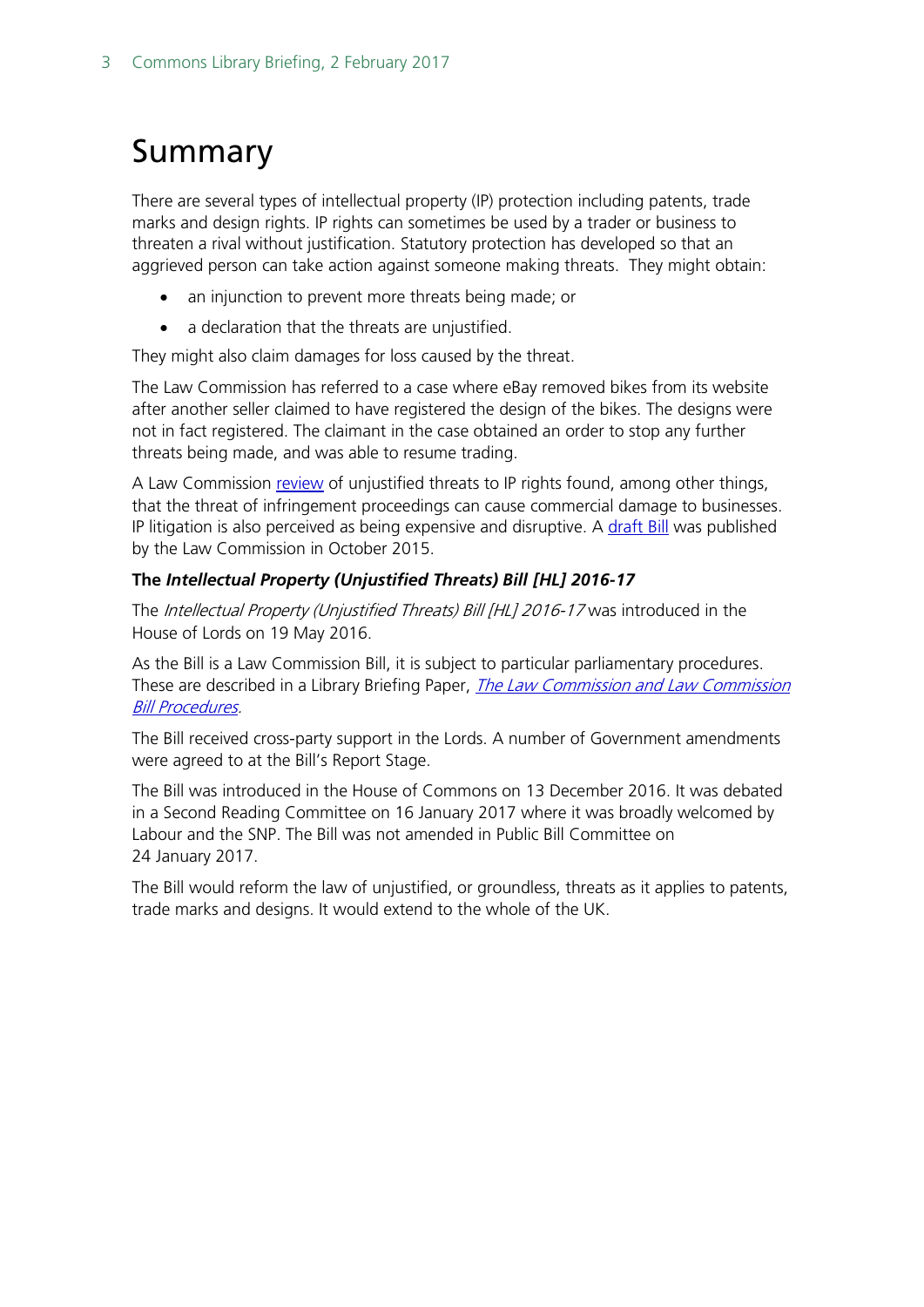# <span id="page-3-0"></span>1. Background

## <span id="page-3-1"></span>1.1 Intellectual property protection

Protecting [intellectual property](https://www.gov.uk/intellectual-property-an-overview/what-ip-is) (IP) makes it easier to take legal action against anyone who steals or copies it. There are different types of IP protection:

- [Copyright](https://www.gov.uk/copyright) protects writing and literary works, art, photography, films, TV, music, web content, sound recordings
- [Trade marks](https://www.gov.uk/how-to-register-a-trade-mark) protect product names and logos
- [Patents](https://www.gov.uk/patent-your-invention) protection inventions and products
- [Design rights](https://www.gov.uk/design-right) protect the shape of objects
- [Registered designs](https://www.gov.uk/register-a-design) protect the appearance of a product including, shape, packaging, patterns, colours, decoration

The [Intellectual Property Office](https://www.gov.uk/government/organisations/intellectual-property-office) (IPO) is the official government body responsible for IP rights. Further information on its [work](https://www.gov.uk/government/organisations/intellectual-property-office/about) and the different types of [IP protection](https://www.gov.uk/intellectual-property-an-overview/what-ip-is) is available from the IPO website.

The IPO site also has sections giving overviews of the main legislation:

- The *[Trade Marks Act 1994](https://www.gov.uk/government/publications/trade-marks-act-1994)* (as amended)
- The *[Copyright, Designs and Patents Act 1988](https://www.gov.uk/government/publications/copyright-acts-and-related-laws)* (as amended)
- The [Patents Act 1977](https://www.gov.uk/government/publications/the-patents-act-1977) (as amended)
- The [Registered Designs Act 1949](https://www.gov.uk/government/publications/registered-designs-act-and-rules) (as amended) and the Designs [Rules 2006](https://www.gov.uk/government/publications/registered-designs-act-and-rules)

IP rights are considered to be important for economic growth. [1](#page-3-2)

However, the IPO has pointed out that "enforcement must not be misused to stifle competition, by allowing a trader to threaten a rival's customers without justification" and that "the law of groundless threats plays an important part in achieving this balance".<sup>2</sup>

#### **What is the law of groundless threats?**

The IPO gives the following summary:

1.4 IP litigation has a reputation for being extremely expensive and disruptive. This means that a groundless threat to sue for infringement, if made to a rival's customers, can be enough to persuade the customer to take their business elsewhere. One way to damage a competitor is to write to retailers who stock the competitor's products, threatening IP litigation. Few retailers are likely to contest the threat: it is easier and cheaper to destock the product.

1.5 Statutory protection against groundless threats of patent infringement was first introduced in 1883. Since then, the protection has amended and extended to trade marks and design rights. The law allows an aggrieved person to bring an action

<span id="page-3-2"></span> <sup>1</sup> IPO, [Simplifying the law of groundless threats of patent, trade mark and design right](https://www.gov.uk/government/uploads/system/uploads/attachment_data/file/523255/Impact_Assessment__Unjustified_threats_Signed.pdf)  [infringement,](https://www.gov.uk/government/uploads/system/uploads/attachment_data/file/523255/Impact_Assessment__Unjustified_threats_Signed.pdf) IA No: BISIPO010, 13 July 2015, p3

<span id="page-3-3"></span>Ibid, p3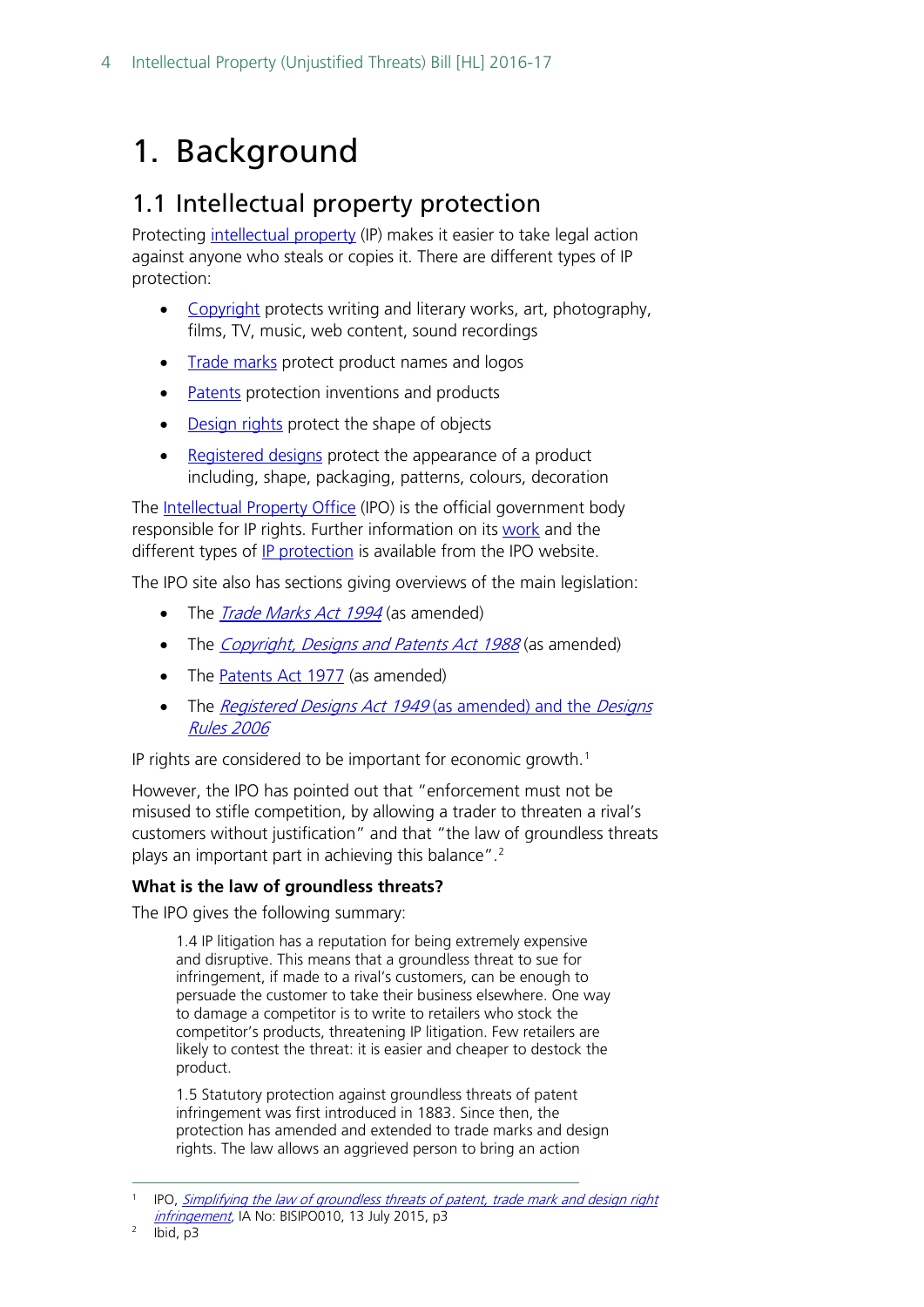against a person making threats, and to obtain an injunction to prevent more threats being made, a declaration that the threats are unjustified and possible damages for loss caused by the threat. At this point, the onus is on the person making the threat to show that infringement has occurred or will occur.

1.6 The law in this area remains an important protection…[3](#page-4-1)

The IPO refers to the following 2006 case to illustrate the importance of the law:

Quads 4 Kids v Thomas Campbell

The claimant sold children's bikes on eBay. The defendant told eBay that he had registered the design of the bikes. Faced with the prospect of infringement action, eBay removed the bikes from their website without further investigation. In fact, the designs were not registered. The claimant obtained an order to stop the defendant from repeating the threats and was able to resume trading during the lucrative pre-Christmas season.[4](#page-4-2)

## <span id="page-4-0"></span>1.2 Law Commission review of unjustified threats

In 2012, the Department for Business, Innovation and Skills and the IPO asked the Law Commission to review the law of unjustified threats.

A [consultation document](http://www.lawcom.gov.uk/wp-content/uploads/2015/03/cp212_patents_groundless_threats.pdf) was published in April 2013. This sought views on the current system and noted that criticism of it falls into three broad categories:

First, the provisions may do too little: they may be circumvented, allowing a well-advised rights holder to drive away a rival's customers.

Second, the provisions may do too much: they can be used tactically to undermine genuine attempts to settle disputes before engaging in litigation.

Third, the provisions are complex and inconsistent, requiring considerable expertise to navigate.<sup>[5](#page-4-3)</sup>

#### **2014 report and recommendations**

An April 2014 [report](http://www.lawcom.gov.uk/wp-content/uploads/2015/03/lc346_patents_groundless_threats.pdf) recommended that:

• The protection against groundless threats of infringement proceedings should be retained but reformed for patents, trade marks and designs.

• A threats action may not be brought for all threats made to a primary actor, that is, someone who has carried out or intends to carry out one or more of the most commercially damaging acts. These are referred to as primary acts and include manufacture or importation of products or applying a sign to goods. This is already part of the current law for patents but should apply to all the rights.

• In certain restricted circumstances it should be possible to communicate with someone who would otherwise be able to

Ibid, p3

<span id="page-4-2"></span><span id="page-4-1"></span> $4$  Ibid, pp3-4

<span id="page-4-3"></span><sup>&</sup>lt;sup>5</sup> Law Commission, [Patents, trade marks and design rights: groundless threats](http://www.lawcom.gov.uk/wp-content/uploads/2015/03/cp212_patents_groundless_threats.pdf), A Consultation Paper No 212, April 2013, p91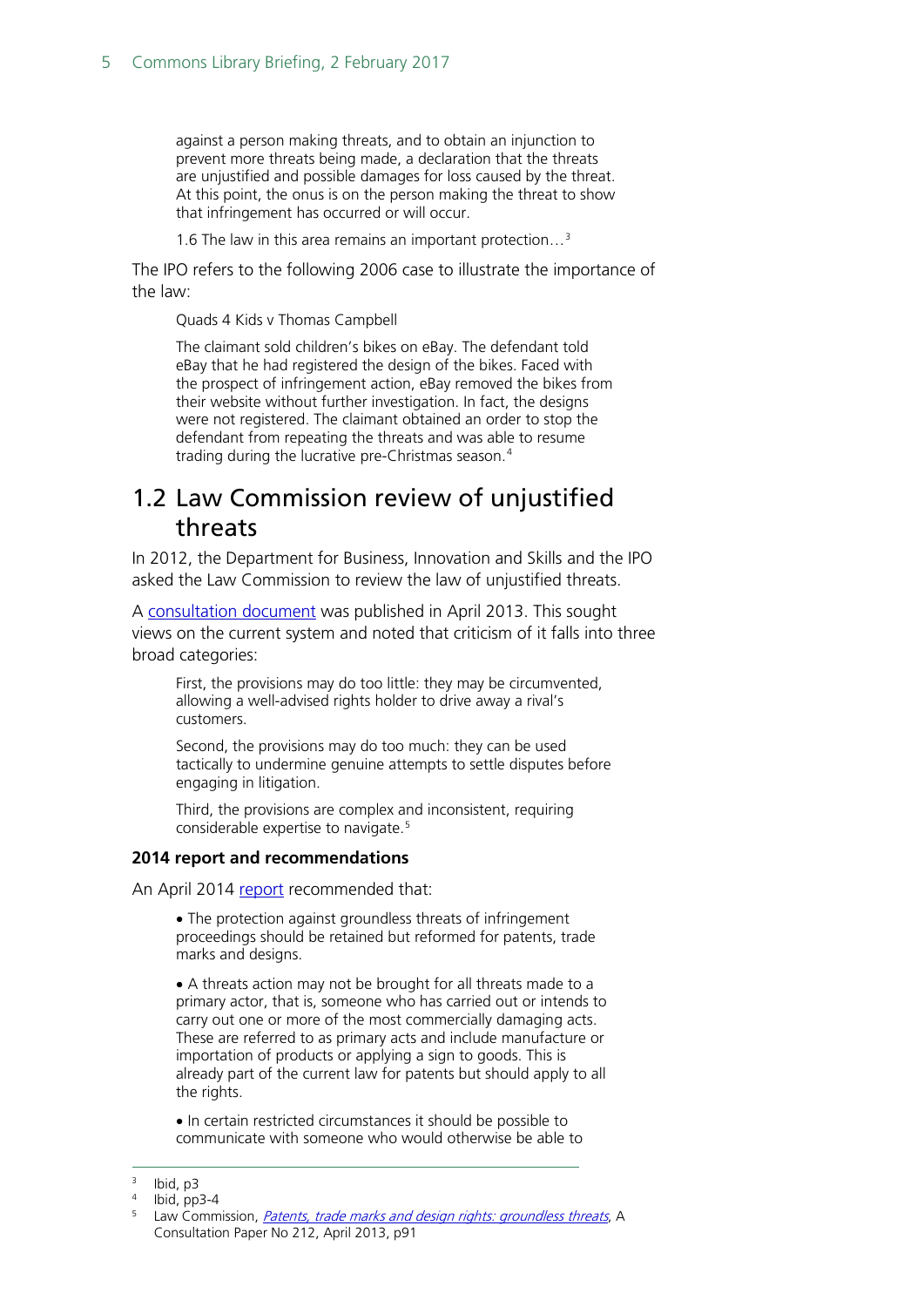bring a threats action. This would allow disputing parties to exchange information and try to settle their differences.

• A professional adviser acting in their professional capacity and on instructions from their client should not face personal liability for making threats.

The Government accepted the recommendations in February 2015.<sup>[6](#page-5-0)</sup>

#### 2015 report and recommendations

Another [report](http://www.lawcom.gov.uk/wp-content/uploads/2015/04/lc360_patents_unjustified_threats.pdf) was published in October 2015. The report's main purpose was, at the Government's request, to draft an *Intellectual* Property (Unjustified Threats) Bill.

Appendix C to the report contains the Bill. Commentary on the Bill is given in chapter 4. Appendix A gives a summary of the current law. Other chapters give details of the earlier stages of the Law Commission project.

The report also made two recommendations:

- To extend the protection of the threats provisions to European patents that will come within the jurisdiction of the Unified Patent Court.
- To modify the current test for whether a communication contains a threat.

Both recommendations were accepted by Government in November 2015.<sup>[7](#page-5-1)</sup>

A section of the Law Commission [website](http://www.lawcom.gov.uk/project/patents-trade-marks-and-designs-unjustified-threats/) is dedicated to the review and contains further documents, including responses to the consultations.

<span id="page-5-1"></span><span id="page-5-0"></span>Law Commission website, [Patents, Trade Marks and Designs: Unjustified Threats](http://www.lawcom.gov.uk/project/patents-trade-marks-and-designs-unjustified-threats/) [accessed 2 February 2017]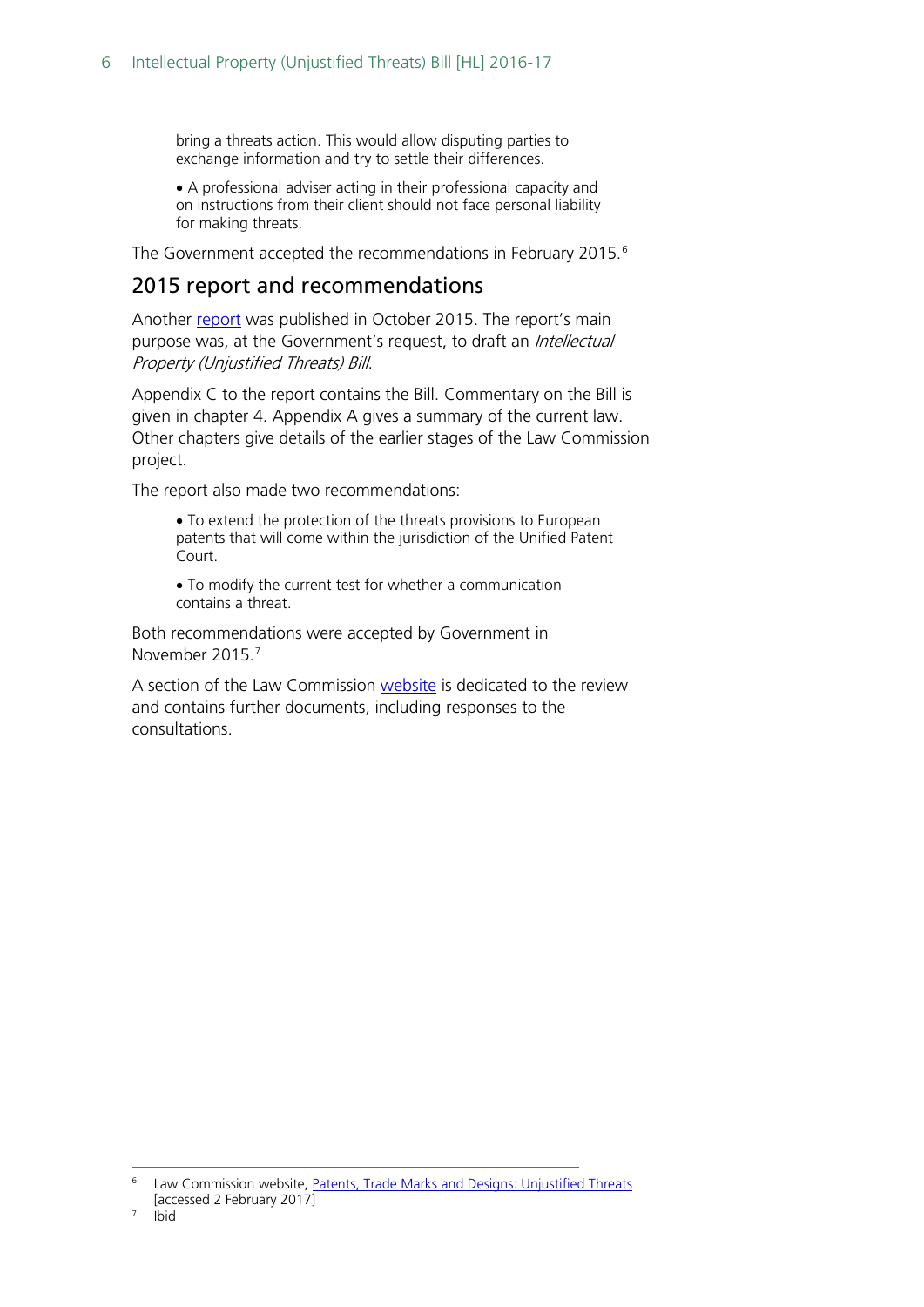# <span id="page-6-0"></span>2. The Bill

The [Intellectual Property \(Unjustified Threats\) Bill](http://services.parliament.uk/bills/2016-17/intellectualpropertyunjustifiedthreats.html) [HL] 2016-17 was introduced in the House of Lords on 19 May 2016.

As the Bill is a Law Commission Bill, it is subject to particular parliamentary procedures. These are described in a Library Briefing Paper, <u>The Law Commission and Law Commission Bill Procedures</u>.<sup>[8](#page-6-1)</sup>

The Bill's Second Reading Committee debate took place on 15 June 2016 when Lord Stevenson of Balmacara (Labour) said that the Opposition did not wish to oppose the Bill "in any sense", although he added that "we might wish to see it improved."<sup>[9](#page-6-2)</sup>

The Bill had a formal Second Reading on 27 June 2016 and subsequent scrutiny by a Special Public Bill Committee. The Committee considered amendments to the Bill on 9 November 2016. The Bill was reported without amendment.

Further examination of the Bill took place at Report Stage on 23 November 2016, when a number of Government amendments were agreed to, prompted by the earlier Committee Stage. The Bill had its Third Reading on 13 December 2016 when it was passed without further amendment.

The Bill [no 113] was introduced in the House of Commons on 13 December 2016. It was debated in a Second Reading Committee on 16 January 2017 where it was broadly welcomed by Labour and the SNP.

The Bill was considered in Public Bill Committee on 24 January 2017 where a Labour amendment and new clause were defeated on division. The Bill was reported without amendment.

The Bill, Explanatory Notes, and further documents are available from the [parliamentary website](http://services.parliament.uk/bills/2016-17/intellectualpropertyunjustifiedthreats.html)

The Bill would extend to the whole of the UK.

## What would the Bill do?

The Explanatory Notes state that, in the Government's view, the Bill would:

• Produce a clearer law of unjustified threats, in particular by introducing consistency between the threats provisions for patents, trade marks and designs.

• Strike an appropriate balance which allows rights holders to protect their valuable IP assets but not to misuse threats in order to distort competition or stifle innovation.

• Distinguish clearly those threats made legitimately and those used to damage a commercial rival.

<span id="page-6-1"></span> <sup>8</sup> SN/PC/7156, 27 March 2015

<span id="page-6-2"></span><sup>9</sup> [HL Deb 15 June 2016 c17](https://hansard.parliament.uk/Lords/2016-06-15/debates/16061540000089/IntellectualProperty(UnjustifiedThreats)Bill(HL))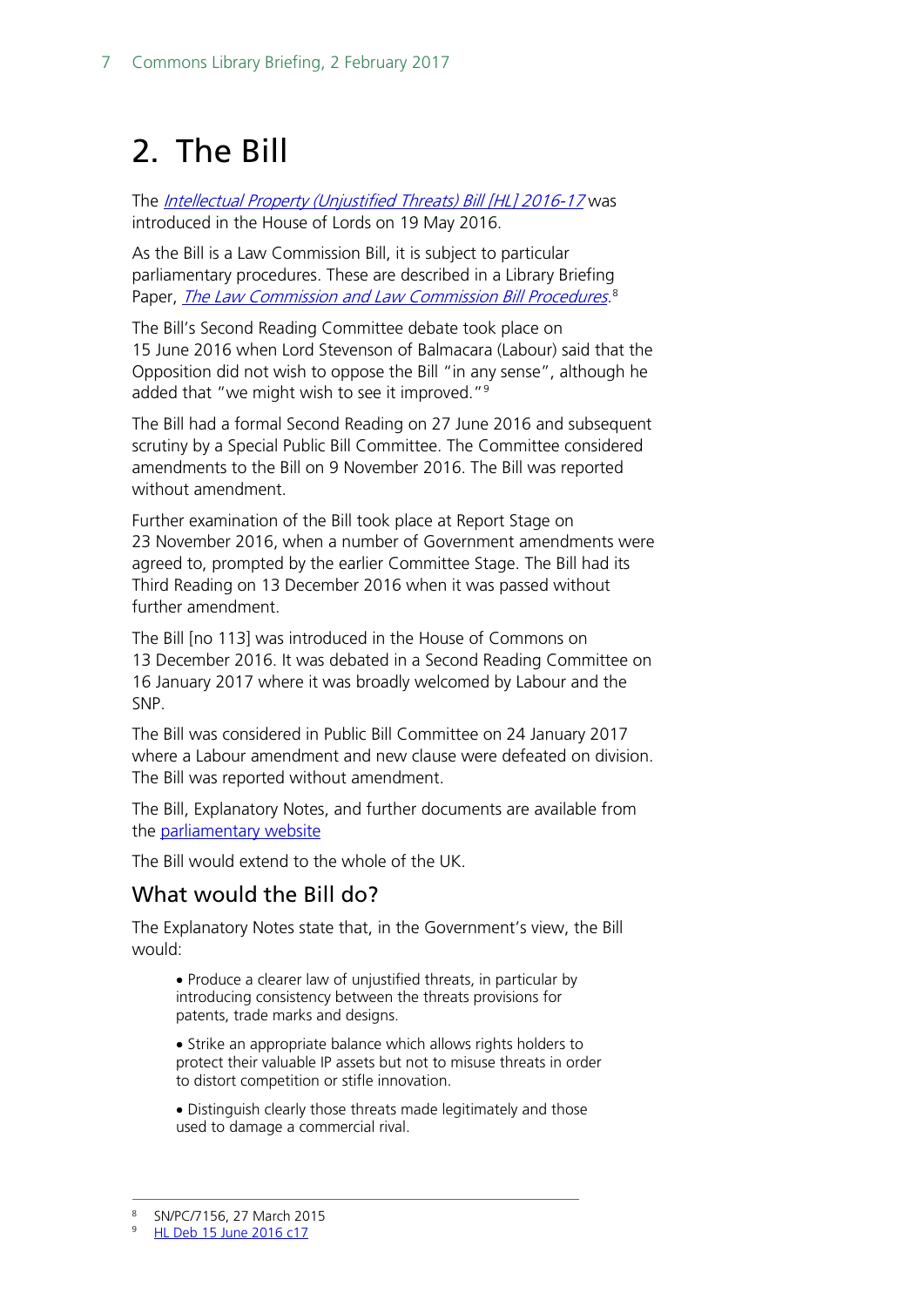• Support disputing parties in reaching a negotiated settlement, thereby avoiding litigation.

• Prevent threats being brought against professional advisers where the adviser is acting in a professional capacity and on the instructions of their client.

• Make necessary changes to the law so that the protection against unjustified threats can apply to European patents that will come within the jurisdiction of the Unified Patent Court.[10](#page-7-1)

## <span id="page-7-0"></span>2.1 The Bill's structure and main provisions

The Bill is made up of nine clauses. The first six substantive clauses set out the threats provisions for the different types of IP protection.

Each of these clauses follows the "same structure and uses the same language in all material respects". [11](#page-7-2) The Minister, Baroness Neville-Rolfe, explained during the Second Reading Committee debate:

The provisions in the Bill are essentially the same for patents, trademarks and designs—both registered and unregistered. For each right there are five main parts which deal, first, with the test for what constitutes a threat; secondly, with which threats are actionable; thirdly, with the safe harbour of permitted communications; fourthly, with the remedies and defences; and, finally, with exemptions for professional advisers.[12](#page-7-3)

Baroness Neville-Rolfe then gave the following overview of the main parts of the Bill:

**The first is the definition of a threat**. There are three elements to the test, which are to be understood from the perspective of a "reasonable person" receiving a communication such as a letter or email. Would a reasonable person, knowing what the recipient knows, understand from that communication that an IP right exists, that a person intends to bring proceedings for infringement of that right, and that the alleged infringement relates to an act done—or to be done—in the UK? If the answer is yes to all three aspects, then the communication can be said to contain a threat to sue for IP infringement. The test is taken from existing case law, with one change that provides the necessary link between the threat and the UK market. It also allows the provisions to apply to the forthcoming Europe-wide unitary patent, but not to apply outside the UK.

**The second part sets out which types of threats trigger the threats provisions and which do not**. The provisions set out that threats may be made freely to manufacturers or importers and their equivalents and they will not trigger the provisions. This allows rights holders to approach the trade source of a potential infringement, which could cause the most commercial damage. Manufacturers and importers are likely to be able to assess whether a threat to sue is justified and, having invested in the product in question, will be more willing to challenge the threat if it is not justified. In contrast, retailers, stockists and customers are unlikely to be able to make an informed decision about whether a threat to sue is justified. They are likely to be risk averse and want

<span id="page-7-1"></span>[Explanatory Notes](http://www.publications.parliament.uk/pa/bills/lbill/2016-2017/0004/17004en.pdf) to the Intellectual Property (Unjustified Threats) Bill [HL] 2016-17, May 2016, para 3

<span id="page-7-2"></span><sup>11</sup> Ibid, para 11

<span id="page-7-3"></span><sup>12</sup> [HL Deb 15 June 2016 cc2-3](https://hansard.parliament.uk/Lords/2016-06-15/debates/16061540000089/IntellectualProperty(UnjustifiedThreats)Bill(HL))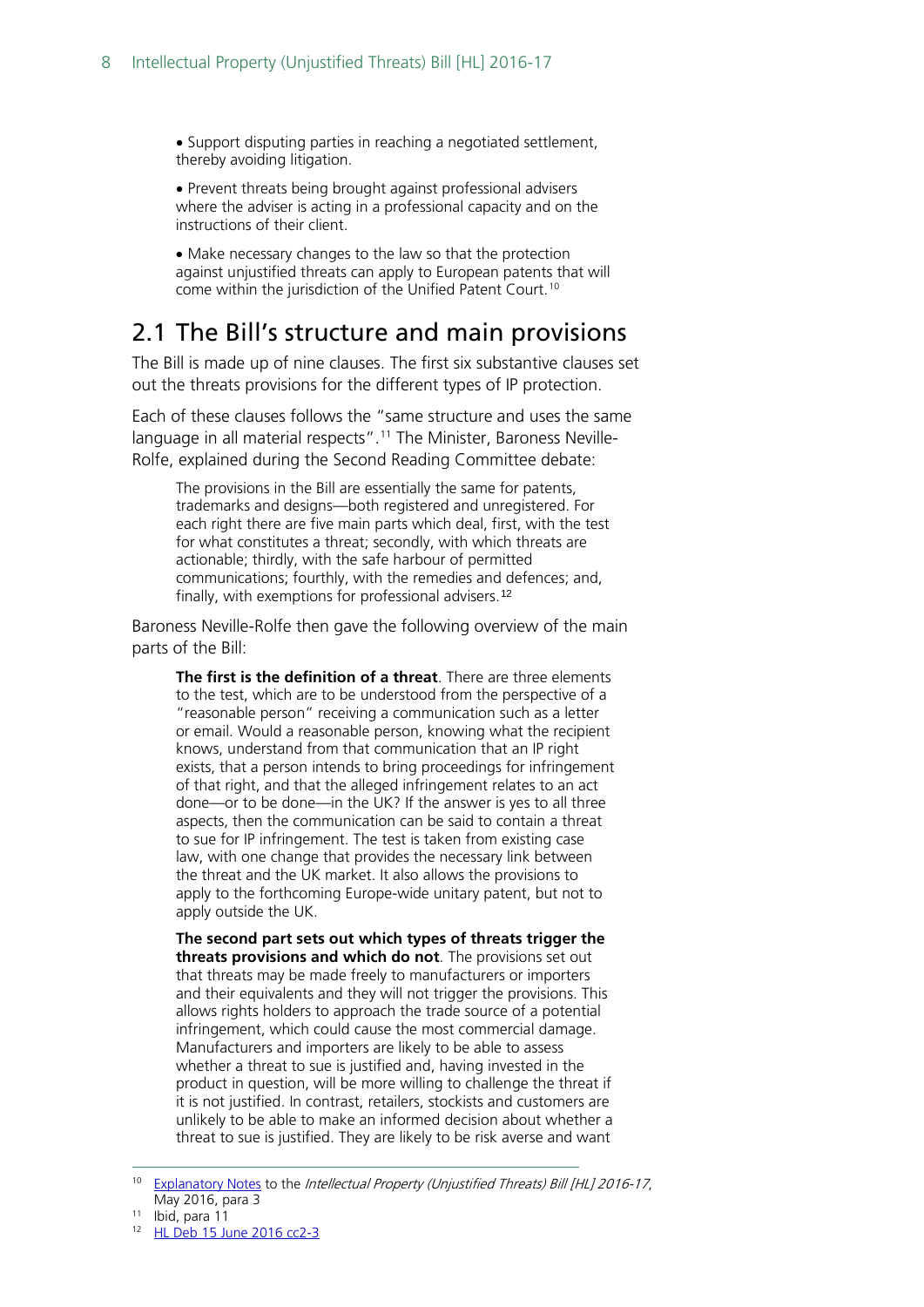to avoid being taken to court and, as a result, they will probably simply stop stocking or buying the product in question without investigating further. Clearly, this is potentially unfair and damaging to a legitimate business. For that reason, threats made to businesses and people such as these are generally not allowed. Of course a rights holder may legitimately need to speak to such businesses, so the third part of the provisions gives guidance on what can safely be said to retailers or customers, and for what purpose. It clarifies the existing law by introducing the concept of "permitted communications" **[the third part]**

**The fourth part of the Bill sets out remedies available in the case of a successful threats claim and the defences available to a defendant—the person who made the threat**. The range of remedies available will be unchanged by the Bill. Damages may be awarded for commercial damage done by the threat and the claimant may seek an injunction to stop the threats, as well as a declaration that the threats were unjustified. I should stress that the threats provisions are not intended to stop rights holders being able to protect their assets, but to prevent the unscrupulous use of unjustified threats to manipulate the marketplace and prevent fair competition. Consequently, the ability to prove that the threat was in fact justified because an infringement occurred will remain a defence. An additional defence was introduced by the 2004 patents reforms. A person making a threat to a retailer or the like would have a defence if their efforts to find the trade source of the infringing patented goods were unsuccessful. This Bill will extend that limited but useful defence to trademarks and designs. The provisions also clarify that the person making the threat must use "all reasonable steps" to find the importer or manufacturer of the product in question before they are safe to approach the retailer.

**The fifth part of the Bill prevents threats claims being brought against regulated professional advisers acting on instructions from their client.** Currently, liability for making threats is not limited to the rights holder; any person who issues a threat will risk a threats action being brought against them. This means that professional legal advisers, such as solicitors and registered patent or trademark attorneys, may be held personally responsible for making threats even though acting on client instructions. This disadvantages rights holders as well as the legal advisers themselves. Threats actions can be used as a tactic to disrupt relations between adviser and client and may result in advisers asking for indemnities or telling clients that they can no longer act for them. The Bill therefore provides an exemption for professional advisers in relevant situations, but the instructing client will still remain liable for making the threat.<sup>[13](#page-8-0)</sup>

As each of the clauses follow the same structure, the Explanatory Notes to the Bill only provide a detailed commentary on clause 1 (on patents). The equivalent provisions for trade marks and designs are cited in footnotes to the Explanatory Notes.<sup>[14](#page-8-1)</sup>

<span id="page-8-0"></span><sup>&</sup>lt;sup>13</sup> [HL Deb 15 June 2016 cc3-4,](https://hansard.parliament.uk/Lords/2016-06-15/debates/16061540000089/IntellectualProperty(UnjustifiedThreats)Bill(HL)) emphasis added

<span id="page-8-1"></span><sup>&</sup>lt;sup>14</sup> [Explanatory Notes](http://www.publications.parliament.uk/pa/bills/lbill/2016-2017/0004/17004en.pdf) to the Intellectual Property (Unjustified Threats) Bill [HL] 2016-17, May 2016, para 11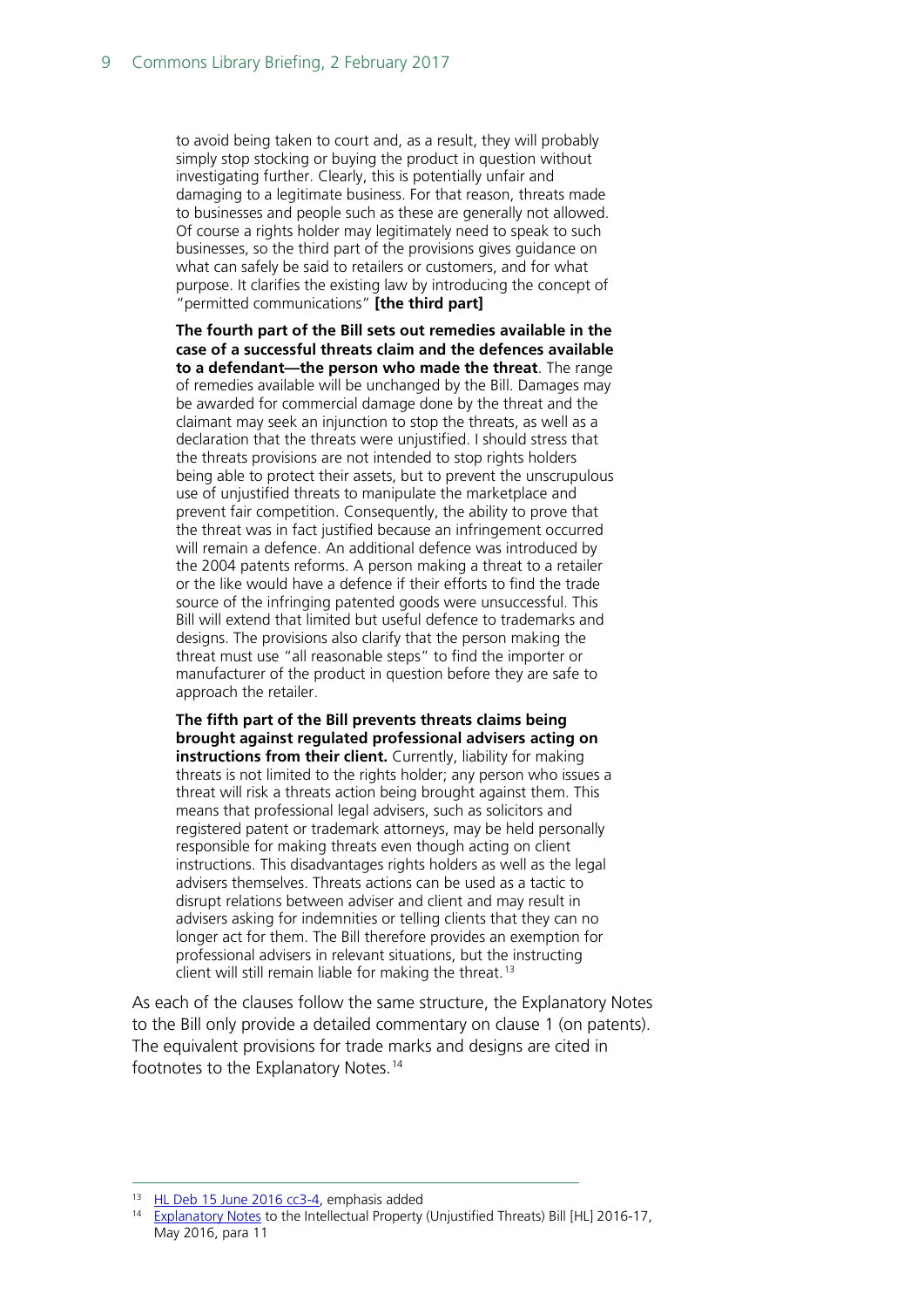## <span id="page-9-0"></span>2.2 Patents

**Clause 1** concerns UK and European patents. It substitutes sections 70 to 70F for section 70, Patents Act 1977.

At first sight, the replacement of section 70 of the 1977 Act with seven sections (70–70F) might appear to complicate the law with regard to remedies for unjustified threats of infringement proceedings. Lord Hope of Craighead (Cross Bencher) argued otherwise during Second Reading Committee:

The provisions in this Bill are longer and more elaborate. One might wonder whether it was wise to depart from the simple approach. However, the present approach in the statute suffers from major defects, among which are a failure to distinguish clearly between those threats that may be made legitimately and those that may not. The defences which may be advanced if proceedings are taken need to be clarified. The existing law fails to set out clearly what communications will not amount to an unjustified threat and, as has been pointed out, says nothing either about the position of professional advisers acting on the instructions of someone else. The result is a situation that, despite its apparent simplicity, has been shown to be unduly complex as the boundaries between what is permissible and what is not are unclear, resulting in unnecessary costs.

One notable subsequent amendment, made during the Report Stage, relates to remedies and defences. In connection with patents (clause 1), this change occurs in the inserted section 70C, subsection 4(A): a person making a threat would have a defence if reasonable steps (rather than *all* reasonable steps) had been taken to identify the source of the alleged IP infringement. During Report Stage, Baroness Neville-Rolfe accepted that requiring "all" reasonable steps as originally provided in the Bill did place too high a bar on the rights holders. They would now have a defence available in relation to their sending a threat to a trader, or other secondary actor, who is not the source of the alleged infringement, if only "reasonable steps" to find the primary actor had been unsuccessful. Other amendments at Report Stage sought to achieve greater clarity over what would constitute permitted communications (i.e. those not triggering the threats provisions). Another amendment sought to clarify the position in relation to some pending IP rights.

While Clause 1 of the Bill introduced in the Lords (HL Bill 4) is substantially the same as that proposed by the Law Commission, changes subsequently made to the latter will ensure that Clause 1 will also (at a later date) amend section 70F and Schedule A3 (once Schedule A3 has been inserted into the 1977 Act by the Patents (European patent with Unitary Effect and Unified Patent Court) Order 2016).

The European Patent Office, formed in 1977, currently provides a single 'European' patent grant procedure, but not a single patent from the point of view of enforcement. The European Council and European Parliament have moved to establish a 'unitary patent', applicable across the EU, together with a 'Unitary Patent Court' to conduct infringement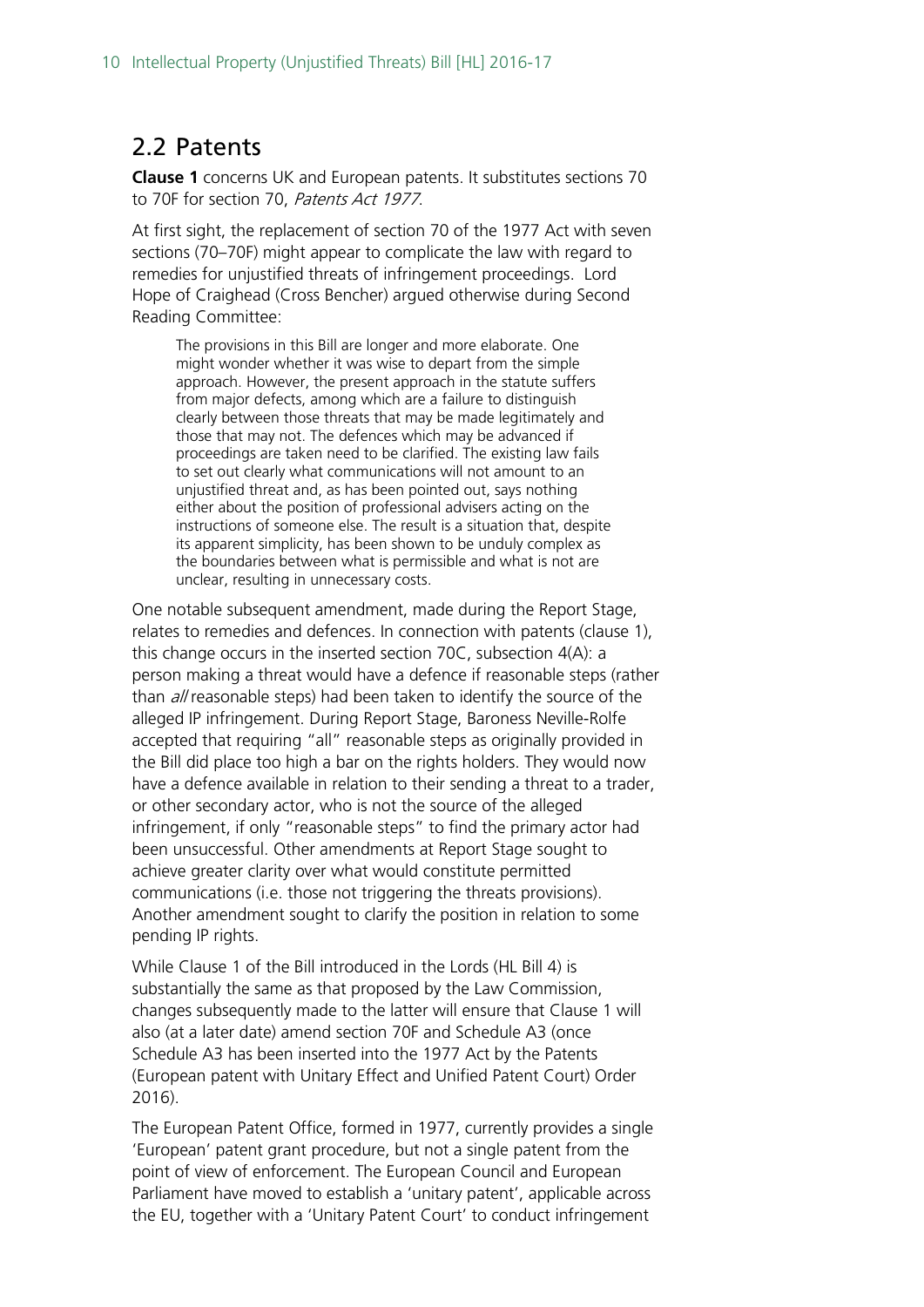proceedings (rather than each country individually deciding on infringement). However, a report published in September 2016 by the EU [Competitiveness Council](http://www.consilium.europa.eu/en/meetings/compet/2016/09/Background_Compet_EN_pdf/) acknowledged that the predicted timeline for the [Unitary Patent Court](https://www.unified-patent-court.org/) to become operational "may have to be revisited" following the outcome of the UK referendum of 23 June.

In response to a [written question](http://www.parliament.uk/written-questions-answers-statements/written-question/commons/2016-10-10/47913) on 20 October 2016, the Science Minister Jo Johnson MP, stated that:

The UK's participation in the European Patent Office will be unaffected by leaving the European Union. The European Patent Office and the European Patent Organisation are established by an international treaty, the European Patent Convention, to which the UK is a contracting party. The European Patent Convention is not restricted to EU countries and it currently comprises 38 Contracting Member States.

## <span id="page-10-0"></span>2.3 The other types of IP Protection

As explained above, the structure and language of clauses 2-6 reflects that of clause 1.

**Clause 2** of the Bill concerns UK trade marks. It substitutes sections 21 to 21F for section 21, Trade Marks Act 1994.

**Clause 3** concerns European Union trade marks. It amends Regulation 6, Community Trade Mark Regulations 2006.

**Clause 4** concerns UK registered designs. It substitutes sections 26 to 26F for section 26, Registered Designs Act 1949.

**Clause 5** concerns UK design right. It substitutes sections 253 to 253E for section 253, Copyright, Designs and Patents Act 1988.

**Clause 6** concerns Community designs. It substitutes Regulations 2 to 2F for Regulation 2, Community Design Regulations 2005.

The final three clauses of the Bill deal with technical matters such as territorial extent and commencement.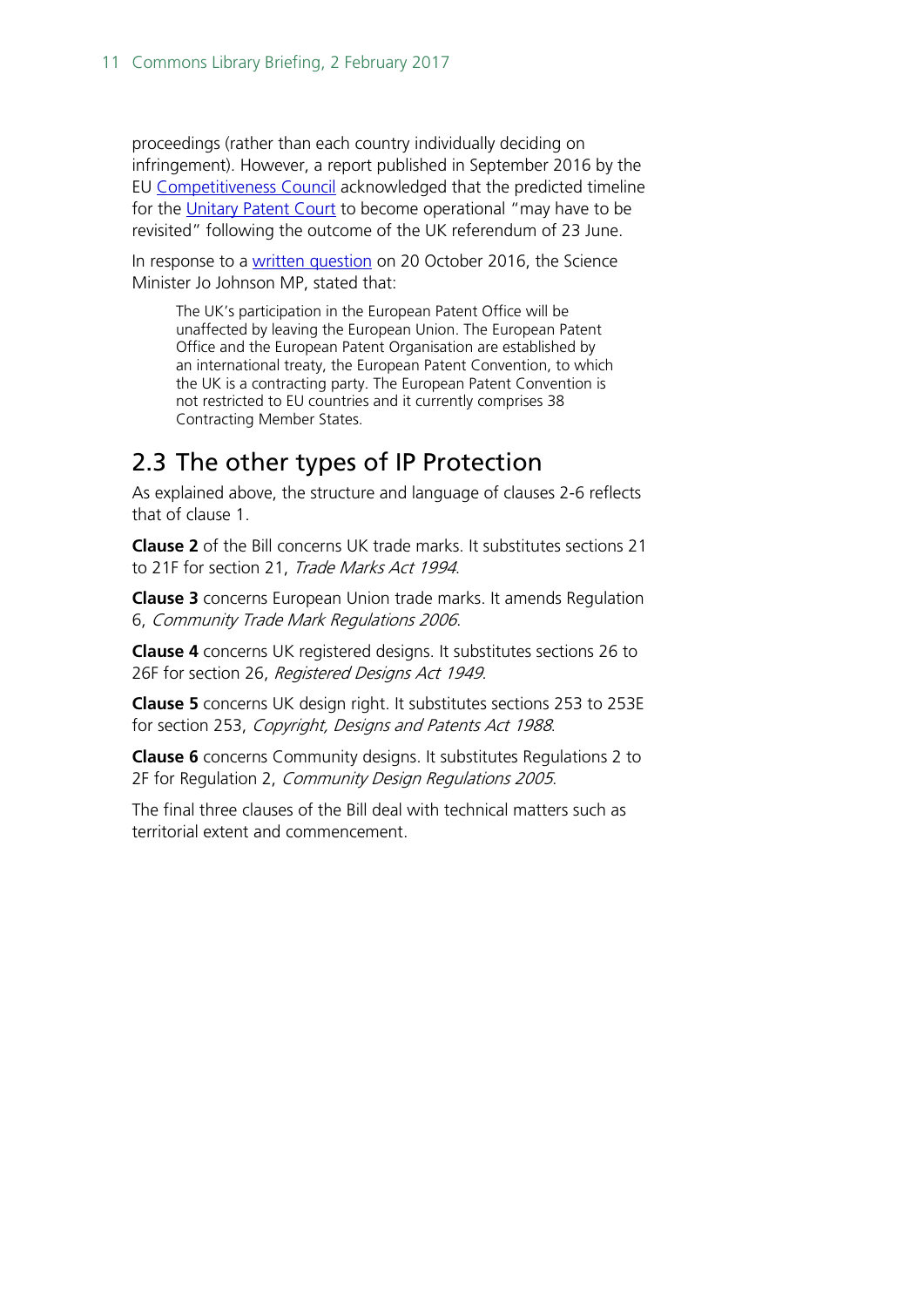# <span id="page-11-0"></span>3. Debate in the House of Commons

## <span id="page-11-1"></span>3.1 Second Reading Committee

The Bill was [debated](https://hansard.parliament.uk/commons/2017-01-16/debates/ff505bd6-c491-4f25-8701-b924d51bb5f8/IntellectualProperty(UnjustifiedThreats)Bill(Lords)) in Second Reading Committee on 16 January 2017.

For Labour, Chi Onwurah said that "reforming current legislation to protect IP rights while avoiding an overly litigious culture is…the right step to ensure that our creative industries, and others highly dependent on IP, can prosper". <sup>[15](#page-11-3)</sup>

However she raised concerns about whether the Bill would do enough to protect manufacturers from unjustified threats. In response, Joseph Johnson, Minister for Universities, Science, Research and Innovation, said that threats to manufacturers or importers and their equivalents would not trigger threats actions:

(…) That will allow rights holders to approach the trade source of a potential infringement. Manufacturers and importers are likely to be able to assess whether a threat to sue is justified. Having invested in the product in question, they will also be more willing to challenge a threat, if required. The provisions therefore encourage rights holders to approach the most appropriate person or business while protecting others, such as retailers, from unfair approaches and unreasonable threats. Making threats to primary actors actionable would stifle the ability of rights holders to enforce their rights. We therefore believe that the Bill strikes the right balance, and there is no evidence that stakeholders want that aspect of it to change.<sup>[16](#page-11-4)</sup>

Chi Onwurah was also disappointed that the Bill "offered little in the way of alternative remedies to claimants".[17](#page-11-5) The Minister said that the threats provisions were just one option for those seeking to resolve genuine issues, and could be used alongside a range of alternative dispute resolution measures. [18](#page-11-6)

## <span id="page-11-2"></span>3.2 Public Bill Committee

The Bill was [considered](https://hansard.parliament.uk/commons/2017-01-24/debates/69ad3164-c4d6-4ccc-acc7-faab3334f9d9/IntellectualProperty(UnjustifiedThreats)Bill(Lords)(FirstSitting)) in Public Bill Committee on 24 January 2017.

Chi Onwurah moved **amendment 2**. She claimed that this would improve the Bill by further reducing the scope for unnecessary litigation:

(…) The amendment would allow people or companies that claim to be the primary infringer—that is, the manufacturer or importer of the product—to be communicated with freely by the rights holder, until it is clear that they are not the rights holder. That is a detailed point, and it may seem to be an obscure change, but it is important…

<span id="page-11-3"></span> <sup>15</sup> [Second Reading Committee](https://hansard.parliament.uk/commons/2017-01-16/debates/ff505bd6-c491-4f25-8701-b924d51bb5f8/IntellectualProperty(UnjustifiedThreats)Bill(Lords)) 16 January 2017 c5

<span id="page-11-4"></span><sup>16</sup> Ibid, cc7-8

<span id="page-11-5"></span> $17$  Ibid,  $c5$ 

<span id="page-11-6"></span><sup>18</sup> Ibid, c8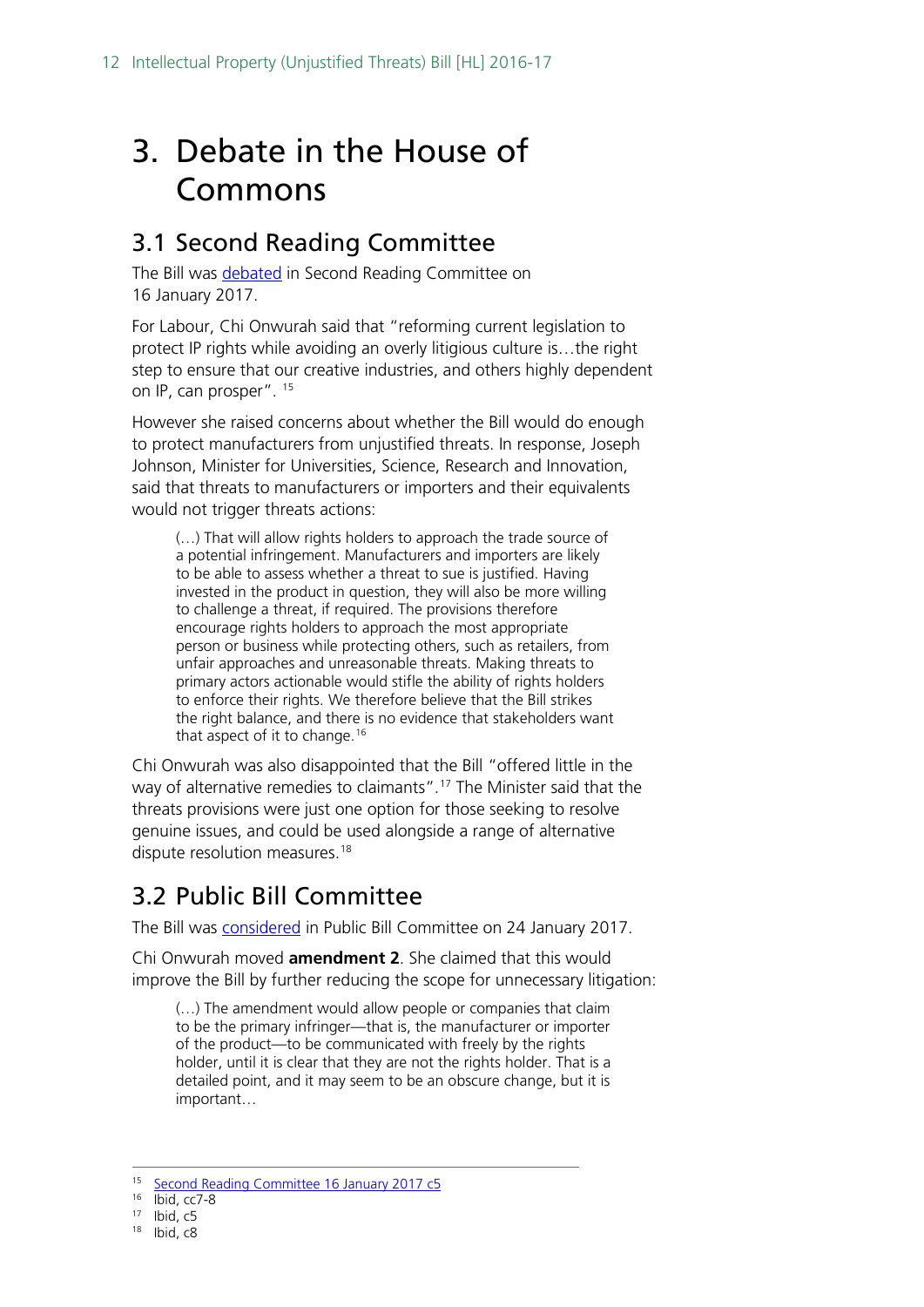Under the Bill, the rights holder would not be able to communicate with a party falsely claiming to be the primary infringer, as that would run the risk of triggering the Bill's provisions. If the amendment is agreed, the provisions would allow for communication from the rights holder until it is clear that the retailer or stockist is not, in fact, the manufacturer. That would reduce the impact on small and medium-sized enterprises—supporting SMEs is a constant theme of ours—and other organisations, because there would be fewer court actions and more such matters would be dealt with in the right way, which is directly between the participants...<sup>[19](#page-12-0)</sup>

The Minister, Joseph Johnson, resisted the amendment. He said it would undermine protection for retailers and others further down the supply chain who "inadvertently use ambiguous language, such as a reference to 'our new product'".[20](#page-12-1)

He also questioned whether there was an issue that needed solving: "If a rights holder is uncertain about whether a retailer is also a manufacturer, it can use a permitted communication to seek clarification. That removes the risk of an unjustified threats action."[21](#page-12-2)

The Committee divided on the amendment. It was defeated by 9 votes to 5.[22](#page-12-3)

Chi Onwurah also moved **new clause 1**. This would require the Secretary of State, within 12 months of the Act coming into force, to publish a report on the impact of the Government's Brexit plans on the Act's provisions.<sup>[23](#page-12-4)</sup> Chi Onwurah pointed out that leaving the European Union would have "numerous impacts" on the application of patent law, that is was unclear whether the UK would remain a member of the European Patent Office, and that the UK would "almost certainly" not be able to join the new unified patent court. She asked the Minister to commit to "taking all necessary steps to ensure that patent law, and IP law more generally, does not take a retrograde step in terms of its coherence and applicability following Brexit".<sup>[24](#page-12-5)</sup>

Joseph Johnson said there was "no question of the UK leaving the European Patent Office and the international patent convention that underpins it. It is not connected to the EU." He also said that no decision had been taken on the UK's future involvement in the EU's intellectual property framework. Publishing a report as required by the new clause "could well undermine our ability to negotiate the best deal for Britain in this area". <sup>[25](#page-12-6)</sup>

Chi Onwurah said that business needed as much certainty as possible and that not giving a report one year on was "short-sighted". <sup>[26](#page-12-7)</sup>

- $21$  Ibid, c<sub>6</sub>
- <span id="page-12-3"></span><span id="page-12-2"></span> $22$  Ibid,  $c7$
- <span id="page-12-4"></span> $23$  Ibid,  $c8$  $24$  Ibid, c9
- <span id="page-12-6"></span><span id="page-12-5"></span><sup>25</sup> Ibid, cc11-2
- 
- <span id="page-12-7"></span><sup>26</sup> Ibid, c12

<sup>&</sup>lt;sup>19</sup> Public Bill [Committee 24 January 2017 c5](https://hansard.parliament.uk/commons/2017-01-24/debates/69ad3164-c4d6-4ccc-acc7-faab3334f9d9/IntellectualProperty(UnjustifiedThreats)Bill(Lords)(FirstSitting))

<span id="page-12-1"></span><span id="page-12-0"></span> $20$  Ibid,  $c6$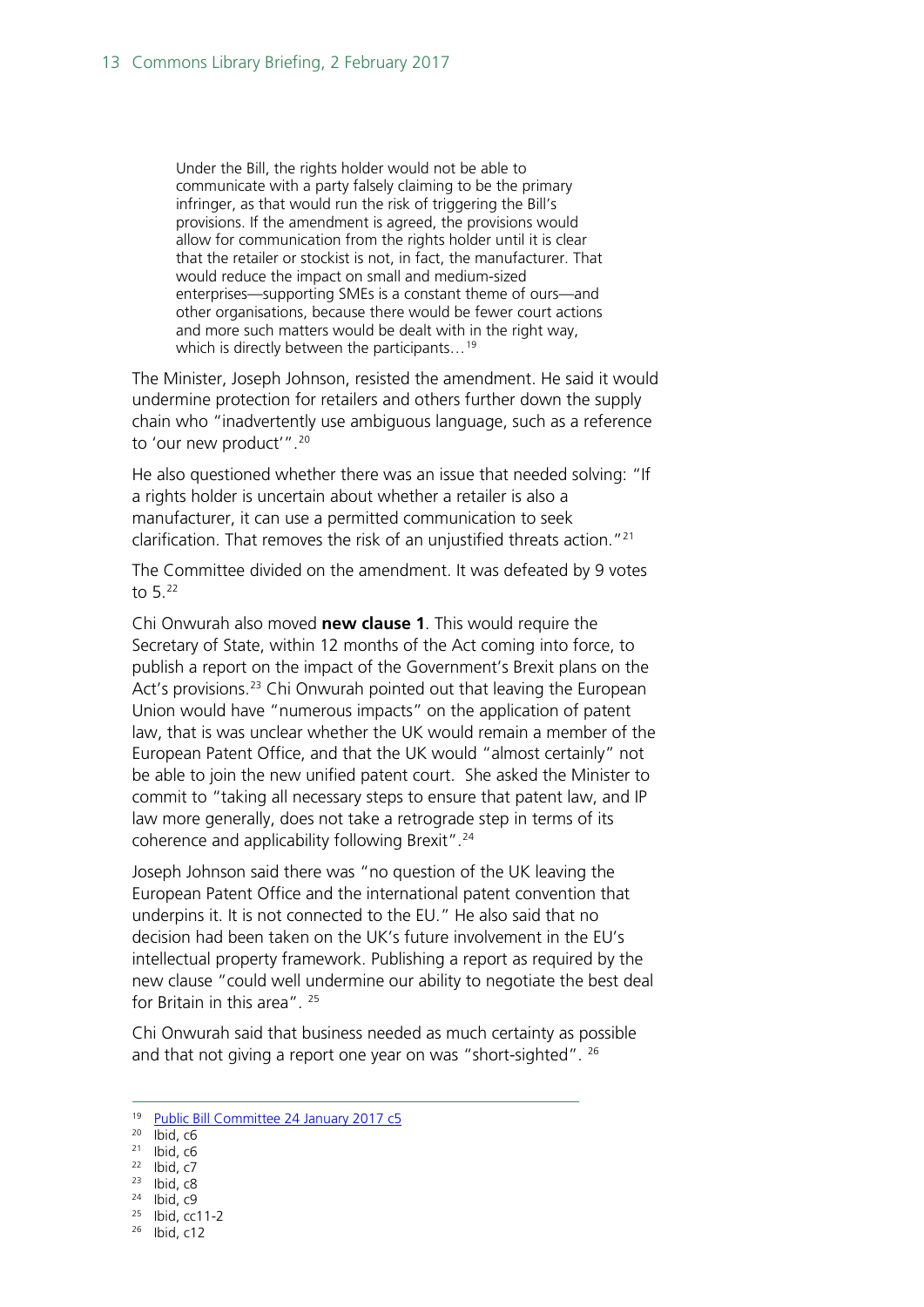The Committee divided on the new clause. It was defeated by 9 votes to 5.[27](#page-13-0)

<span id="page-13-0"></span>The Bill was reported without amendment.